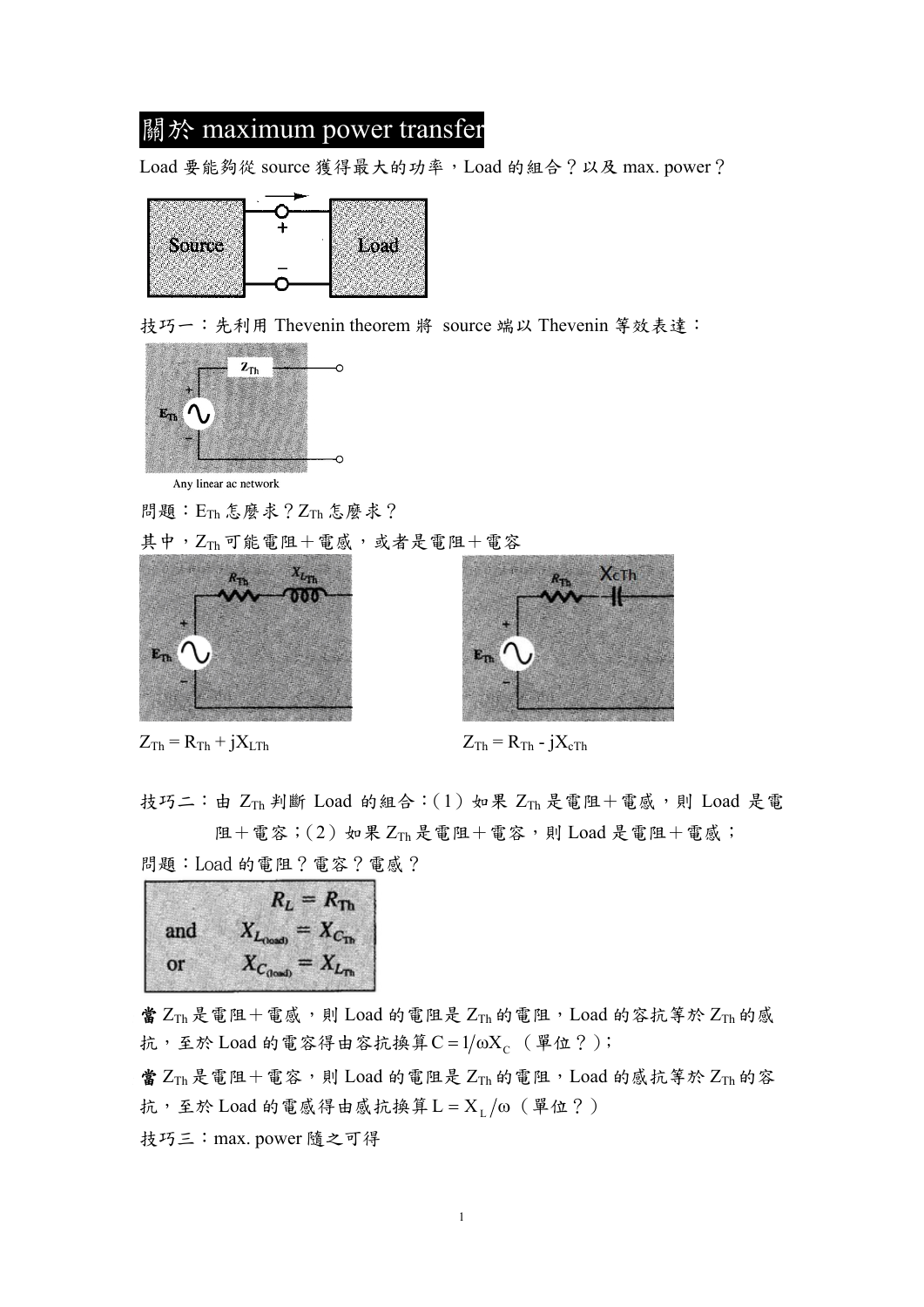$E_{\text{Th}}^2$  $P_{L\max} =$ 

### 關於 power factor correction

已知電路中,在負載端加入一個元件(電容?電感?),可以讓電路系統的 power factor 調升為 1(即進行 power factor correction)。例如:已知電源的電壓  $E$  為 220  $V \cdot$  頻率為 60 Hz。A 是一具功率為 5-hp、efficiency  $\eta$  為 75%的機器, 其 power factor 為 0.8(lagging)。B 是另一具功率消耗(Real power dissipated) 為 6 KW 的機器, Power factor 為 0.6 (Leading)。若要進行 power factor correction,則要與 A、B 並聯加入哪一種元件?



你必須先確認,下列問題答得出來嗎?

- 1. 何謂 apparent power? 如何計算? 單位為何? 是否與負載端有關?
- 2. 何謂 reactive power? 如何計算? 單位為何? 是否有正或負值區隔?
- 3. 何謂 real power? 如何計算? 單位為何?
- 4.前述三種 power 的關係?
- 5.就一個電路系統而言,若 apparent power 等於 real power,則該電路系統 的特性為何?若 apparent power 高於 real power,則該電路系統的特性為 何?reactive power 的正或負值,與電路系統的電感或電容性強弱關係為何  $\gamma$
- 6.power factor 與前述三種 power 的關係?若 power factor 為 lagging,則 reactive power 為正或為負?

技巧一:由已知資訊,求出A與B、A+B的三種 power。

#### **A** 電路:

機器 A 的輸出功率 Po=5 hp×746 W/hp = 3,730 W

機器 A 的 input power  $P_A = Po/n = 3{,}730$  W/ 0.75 = 4,973.333W

- 因 power factor 為 0.8, 故 θ =  $\cos^{-1}$  0.8 = 36.86°
- 因為是 lagging, 表示機器 A 的 reactance power 為正,屬於電感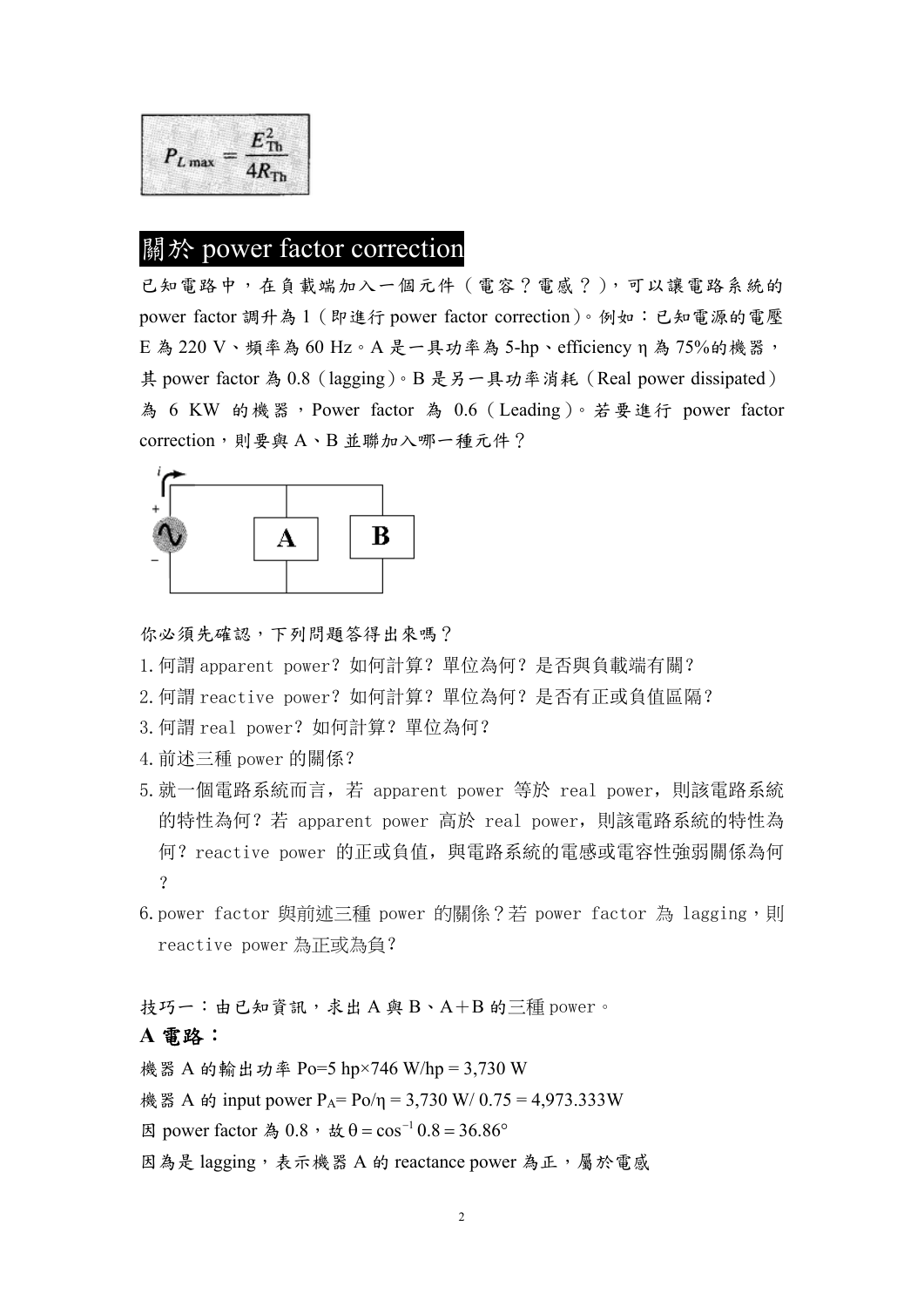$Q_A = P_A \tan \theta = 4.973.333W \times \tan 36.87^\circ = 3.730.014VAR$  (L +)

綜上得知:電路 A 的 real power 為 4,973.333W , reactive power 為 +3,730.014VAR

### **B** 電路:

機器 B 的 real power 為 6,000W

因 power factor 為 0.6, 故 θ = cos<sup>-1</sup> 0.6 = 53.13<sup>o</sup>

因為是 leading,表示機器 B 的 reactive power 為負,屬於電容

 $Q_B = -P_B \tan \theta = -6,000.00W \times \tan 53.13^\circ = -7,999.970VAR$  (C -)

### **A+B** 電路

Total real power · total reactive power · apparent power?

 $P_T = 4.973.333W + 6.000W = 10.973.333W$  $Q_T = 3,730.014VAR - 7999.970VAR = -4,269.956VAR$  ( $\AA$ ) 電壓源提供的 Apparent power  $S_T = \sqrt{P_T^2 + Q_T^2} = 11,774.828 VA$  $_{\rm T} = \sqrt{P_{\rm T}^{2} + Q_{\rm T}^{2}} =$ 電壓源流出的電流  $I = \frac{5T}{D} = \frac{11,777,020 \text{ V1}}{200 \text{ V1}} = 53.522 \text{ A}$ 220V 11,774.828VA E  $I = \frac{S_T}{I} = \frac{11,774.828 VA}{200} =$ 

### 如何 **power factor correction**?

因為 A+B 電路的 total reactive power 為負,所以要加入電感(電感的 reactivee power 為正)。

已知要加入的電感的 reactive power 為 4,269.956 VAR, 該電感與 A、B 並聯, 所以電壓降為 220V,如何求電感的電感值?

## 關於 **Three-Phase system**

平衡三相 Y-Y 系統中,負載端每相具有 8Ω 的電阻與 8Ω 的電感串聯  $(Z_Y)$ ;其 電源端的線電壓大小為  $120\sqrt{3}$  V, 試求 (a)負載端的相電壓?(b)負載端的 線電壓?(c)負載端的相電流?(d)負載端的線電流?(e)負載端的 real power?reactance power? (f) 電源端的 apparent power? (g) 系統的 power factor? leading 或 lagging?

技巧:把三相,分解成三個單相。其中一相由 n $\rightarrow$ E<sub>an</sub> (電壓源) $\rightarrow$ a $\rightarrow$ Z<sub>line</sub> (電 壓源與負載間加入元件的 impedance)  $\rightarrow$ A $\rightarrow$  ( 貪載端) Zy ( 貪載端 branch  $\phi$  impedance)  $\rightarrow N\rightarrow n$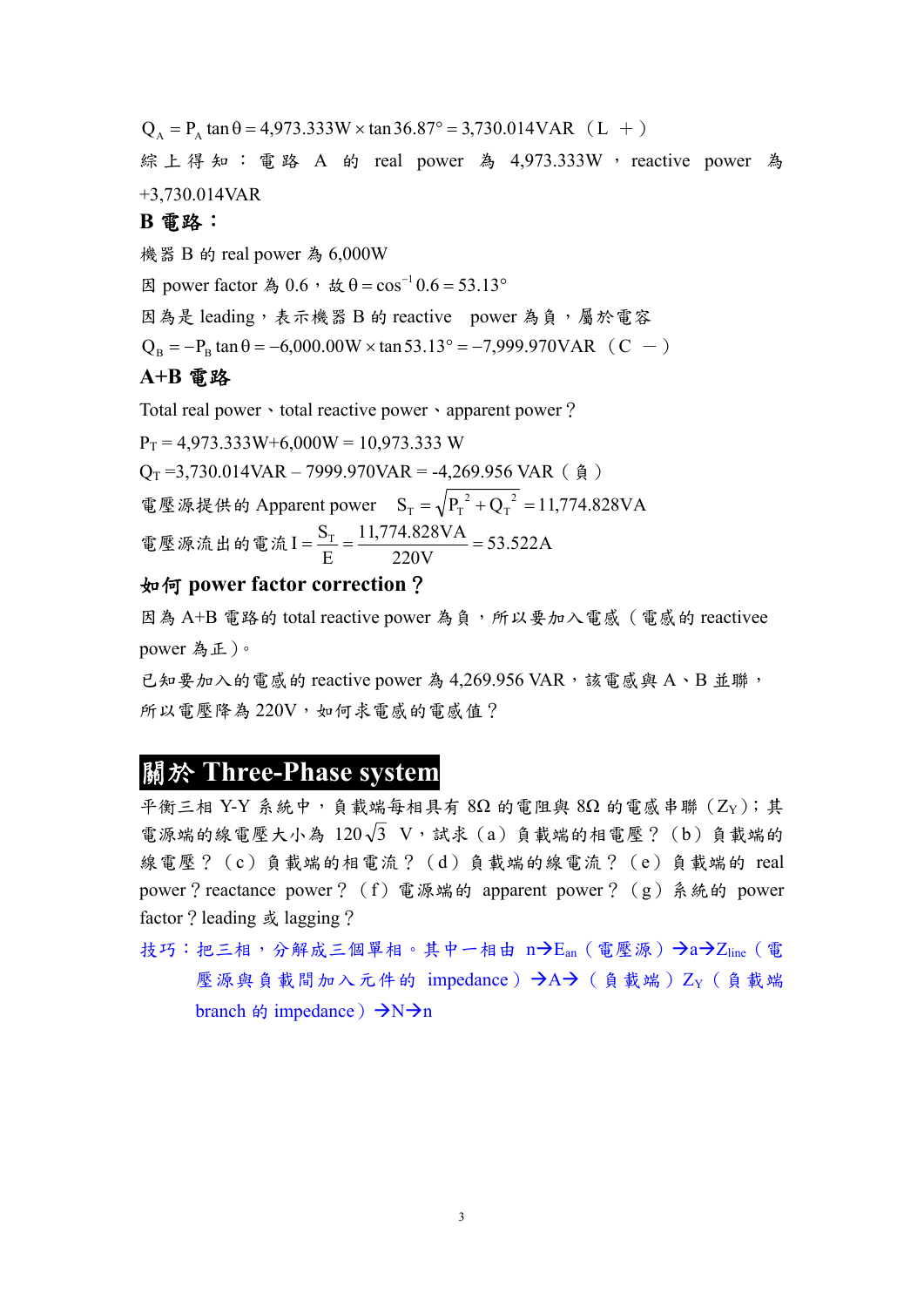

負載側 **ZY = 8Ω+ j 8Ω** =**11.314Ω**∠**45˚** 電源端的線電壓為 **120** 3 **V**,則相電壓 **Ean**(或 **E**Φ)為 **120V**  (a) 負載側的相電壓為  $V_{\phi} = E_{\phi} = \frac{L_{L}}{L_{c}} = \frac{120 V J}{L_{c}} = 120 V$ 3  $120\sqrt{3}$ 3  $V_{\phi} = E_{\phi} = \frac{E_{L}}{\sqrt{2}} = \frac{120\sqrt{3}}{\sqrt{2}} = 120V$  (串聯關係,KVL) (b)負載側的線電壓為 VL =  $\sqrt{3}V_{\phi} = 208V$  (Y 接法,線電壓是相電壓的 $\sqrt{3}$ 倍) (c)負載側的相電流為 10.607A  $8^2 + 8$ 120 Z  $I_{\phi} = \frac{V_{\phi}}{|Z|} = \frac{120}{\sqrt{8^2 + 8^2}} = 10.607 \text{A}$  (簡單的歐姆定律) (d)負載側的線電流為 A IL I 10.607 (Y 接法,線電流等於相電流) (e)負載側的 Real power 為 (利用相電壓、相電流來計算,注意單位) 提醒:**45**°怎麼來的?(**ZY = 8Ω+ j 8Ω** =**11.314Ω**∠**45˚**)  $P_L = 3V_0I_0 \cos \theta = 3 \times 120 \times 10.607 \times \cos 45^\circ = 2,700.101W$ 負載側的 Reactance power 為  $Q_L = 3V_{\phi}I_{\phi} \sin \theta = 3 \times 120 \times 10.607 \times \cos 45^{\circ} = 2,700.101 \text{VAR}$ 

- (f)電源端的 apparent power  $S_T = 3 \times 120 \times 10.607 = 3.818.52VA$  (利用相電壓、相電流來計算,注意 單位)
- (g)系統的 power factor  $F_P = \frac{P_T}{S_T} = 0.707 = \cos 45^\circ$ T  $P = \frac{P_{\text{t}}}{Q} = 0.707 = \cos 45^{\circ}$  (Lagging)

若在電源端與負載端之間,加入 Zline =  $4\Omega - j3\Omega$ ,則 $(a)$ 負載端的相電壓? (b)負載端的線電壓?(c)負載端的相電流?(d)負載端的線電流?(e) 負載端的 real power? reactance power? Z  $_{line}$  the dy real power? reactance power? (f)電源端的 apparent power?(g)系統的 power factor?leading 或 lagging?

相對於上個例題,只是在串聯的電壓源與負載端之間加入 **Zline = 4Ω**-**j3Ω**。 負載側 **ZY = 8Ω+ j 8Ω** =**11.314Ω**∠**45˚**  電源端與負載端之間 **Z line = 4Ω - j 3Ω**=**5Ω**∠**- 36.87˚**

故 **Z total = 12Ω + j 5Ω = 13Ω**∠**22.62˚**【電感性較強】

(a)負載側的相電壓 V<sup>φ</sup> (注意,負載側的相電壓不直接等於電壓源的相電壓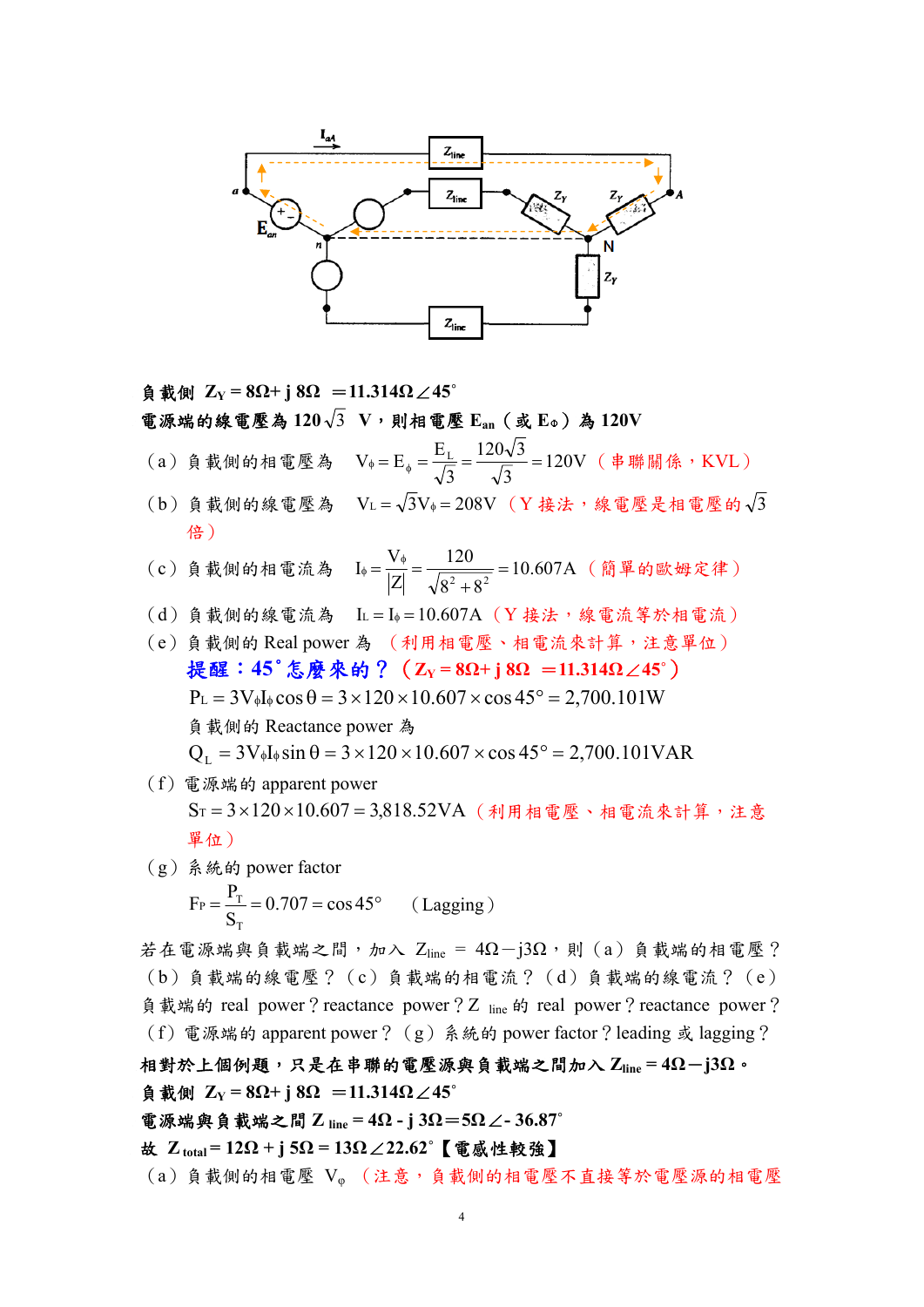$E_{\text{an}}$ 或 $E_{\Phi}$ ) 120V 3  $E_{\phi} = \frac{E_{L}}{\sqrt{2}} = 120V$  $104.434 \angle 22.38^\circ = 104.434$ V 13 22.62  $120 \times \frac{11.314 \angle 45}{120 \angle 626}$ Z  $V_{\phi} = E_{\phi} \times \left| \frac{Z}{Z} \right|$  $\mathcal{L}_{\phi} = E_{\phi} \times \left| \frac{Z_{\text{Y}}}{Z_{\text{total}}} \right| = 120 \times \left| \frac{11.314 \angle 45^{\circ}}{13 \angle 22.62^{\circ}} \right| = 104.434 \left| \angle 22.38^{\circ} \right| = 104.434 \text{V} \quad (\text{if } \text{H})$ 

voltage divider rule 分算跨越 ZY 的電壓降)

- $(b)$ 負載側的線電壓為  $V_L = \sqrt{3}V_{\phi} = 180.885V$  (Y接法,線電壓是相電壓的  $\sqrt{3}$  倍)
- (c) 負載側的相電流為  $I_{\phi} = \frac{L_{\phi}}{2} = \frac{L_{\phi}}{2} = \frac{120}{22} = \frac{1}{2} = \frac{104.734}{2} = 9.231$ A  $8^2 + 8$ 104.434 Z V 13 120 Z  $I_{\phi} = \frac{E_{\phi}}{|Z_{\text{total}}|} = \frac{120}{13} = \frac{V_{\phi}}{|Z_{\text{Y}}|} = \frac{104.434}{\sqrt{8^2 + 8^2}} = 9.231A$  (簡單的歐

### 姆定律)

- (d)負載側的線電流為 A IL I 9.231 (Y 接法,線電流等於相電流)
- (e)負載側的 Real power 為(利用相電壓、相電流來計算,注意單位)  $P_{L} = 3I^{2}{}_{\phi} \times 8 = 3 \times 9.231^{2} \times 8 = 2,045.017W$ 負載側的 Reactance power 為(利用相電壓、相電流來計算,注意單位)  $Q_{L} = 3I^{2}$ <sub>\*</sub> × 8 = 2,045.017VAR Zline的 Real power 為(利用相電壓、相電流來計算,注意單位)  $P_{Line} = 3I^2 \phi \times 4 = 3 \times 9.231^2 \times 4 = 1022.563W$ 負載側的 Reactance power 為(利用相電壓、相電流來計算,注意單位)  $Q_L = -3I^2 \phi \times 3 = -3 \times 9.231^2 \times 3 = -766.902 \text{VAR}$  $P_T = 3.067.58$  W  $Q_T = 1,278.115 \text{ VAR}$  $S_T = \sqrt{P_T^2 + Q_T^2} = 3{,}323.195 VA$  $T = \sqrt{P_T^2 + Q_T^2} =$ (f)電源端的 apparent power  $S_T = 3 \times 120 \times 9.231 = 3,323.16VA$
- (g)系統的 power factor  $F_P = \frac{P_T}{S_T} = 0.923 = \cos 22.62^\circ$  (Lagging) T

# 關於 **Filter**、**Frequency Response**

如何從電路的 frequency response 了解 Filter 電路的特性?

你必須先確認,下列問題答得出來嗎?

- 1.何謂電路的 frequency response?
- 2. 如何以 Bode plot 表達電路的 frequency response Hv(jω) = Hv(jω) ∠ $\Phi_H$ ?
- 3.什麼是 dB?
- 4.什麼是 cutoff frequency?什麼是 bandwidth?什麼是 resonant frequency ?